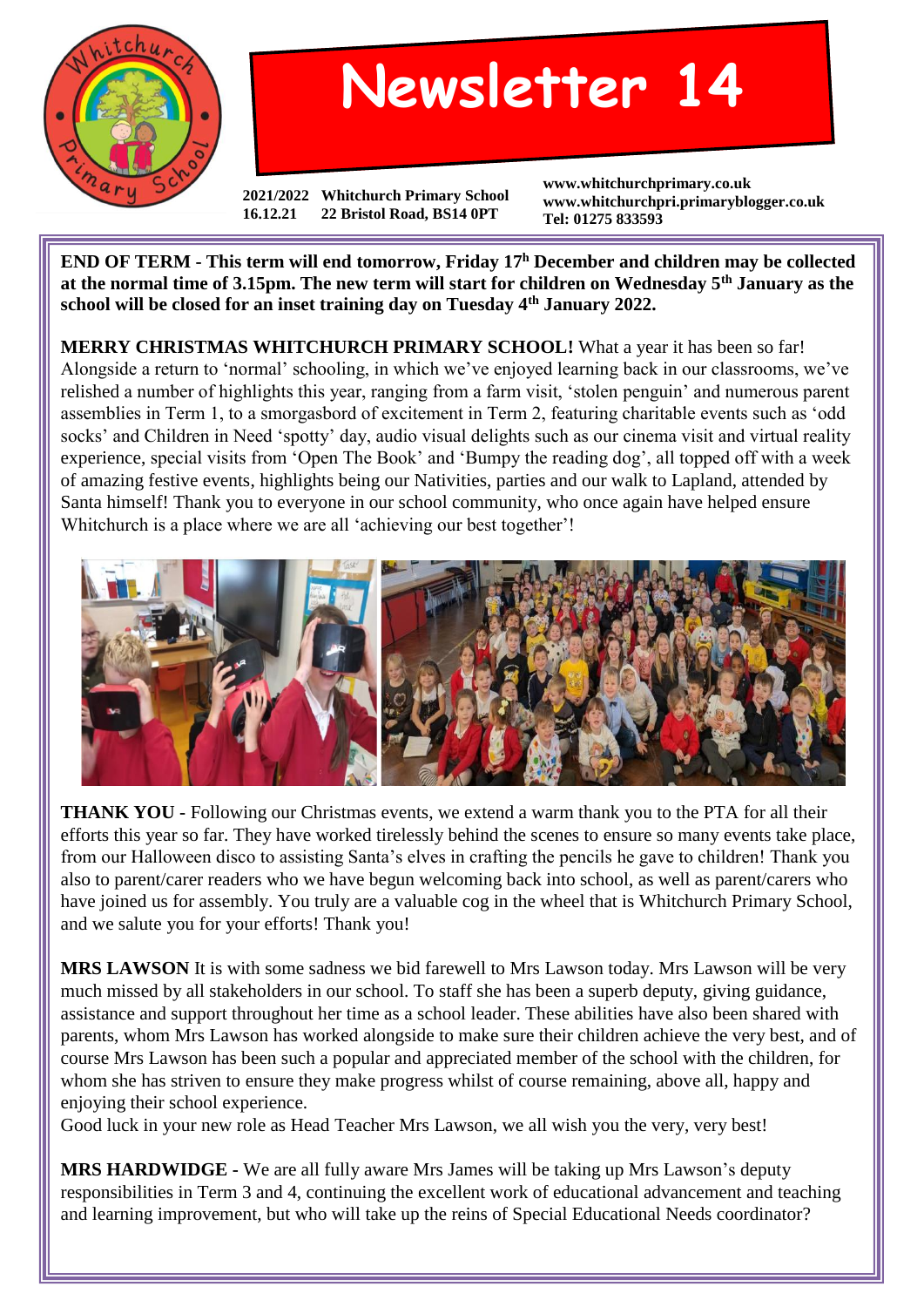Step in Mrs Hardwidge, who will be joining us for two terms from Portishead Primary School! Mrs Hardwidge has worked at Portishead School for a number of years, in which she has built up an extensive knowledge of SEND provision and enabling children to 'learn and achieve together!' We are delighted to work alongside Mrs Hardwidge, and it shows the value of being in the Lighthouse Schools Partnership when we can obtain such an experienced member of staff. Mrs Hardwidge will be in school on Thursdays and Fridays, and I'm sure you join us all in welcoming her to Whitchurch!

**PTA CHRISTMAS SING-A-LONG/ CHRISTMAS PARTIES –** Thank you to all of those that came along on Tuesday evening for our carol singing event. A good sing-a-long was enjoyed by all. All of the children enjoyed their Christmas parties on Tuesday.



**CHRISTMAS DINNER –** Children enjoyed their Christmas dinner yesterday with crackers supplied by the PTA.



**MENU CHANGE –** On the first Wednesday back in January the school dinner will be sausage and mash rather than a roast dinner.

**SPONSORED WALK WHITCHURCH TO LAPLAND -** The results are in and school to Lapland is 2125 miles and the children recorded 2423.5 miles so they can officially say that they collectively walked to Lapland!

Please send all sponsor money into school by Friday – thank you for your continued support and your very kind donations so far!